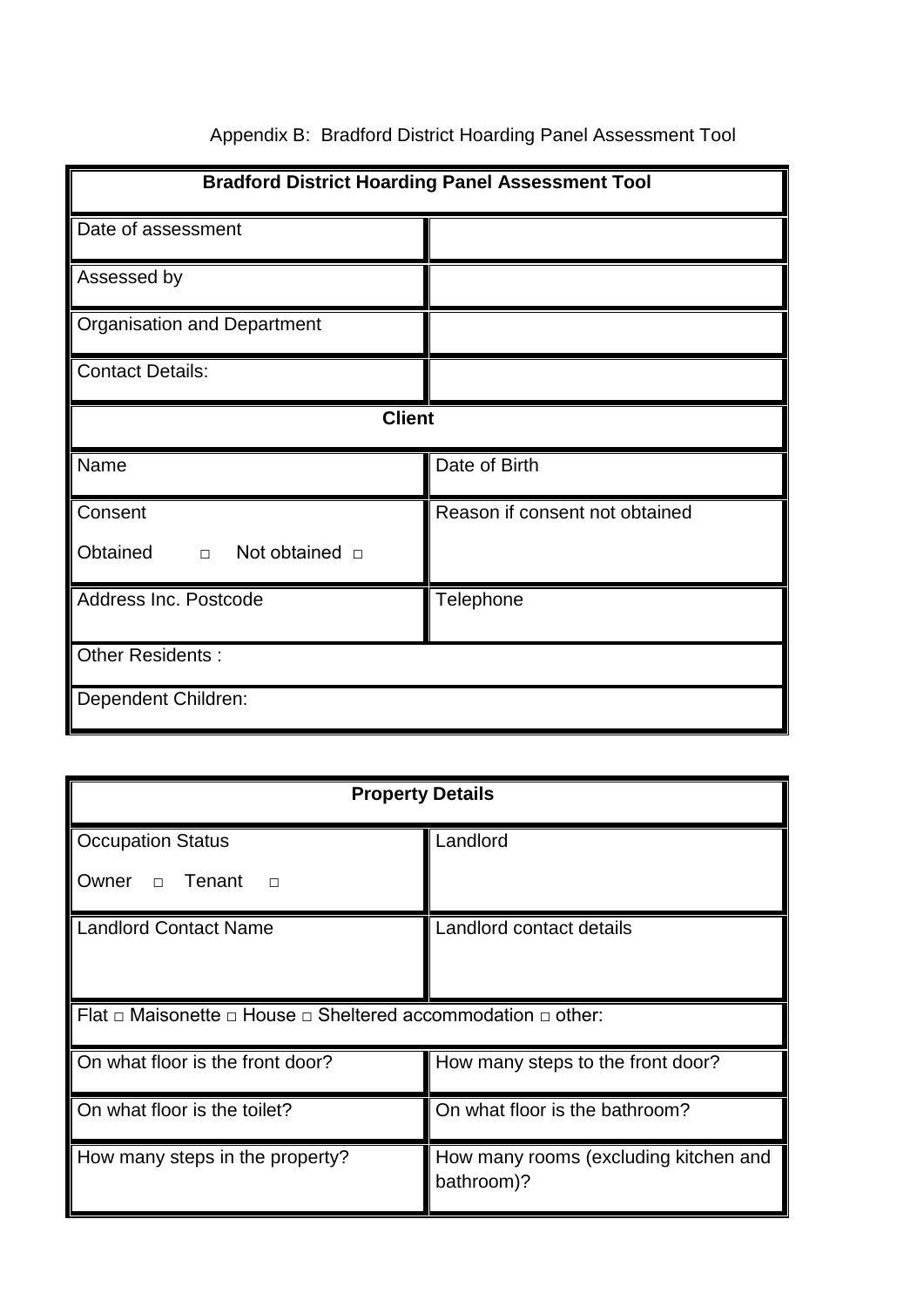| <b>Hoarding Behaviours</b>                                                  |             |                 |  |  |
|-----------------------------------------------------------------------------|-------------|-----------------|--|--|
| Brief description of the situation/circumstances surrounding the individual |             |                 |  |  |
| What is the client's attitude to the hoarding?                              |             |                 |  |  |
| Will she/he allow access?                                                   |             |                 |  |  |
| Clutter index rating scale (1 to 9)                                         |             |                 |  |  |
| Kitchen                                                                     | Living Room | <b>Bathroom</b> |  |  |
| Bedroom 1                                                                   | Bedroom 2   | Bedroom 3       |  |  |
| Other rooms                                                                 |             |                 |  |  |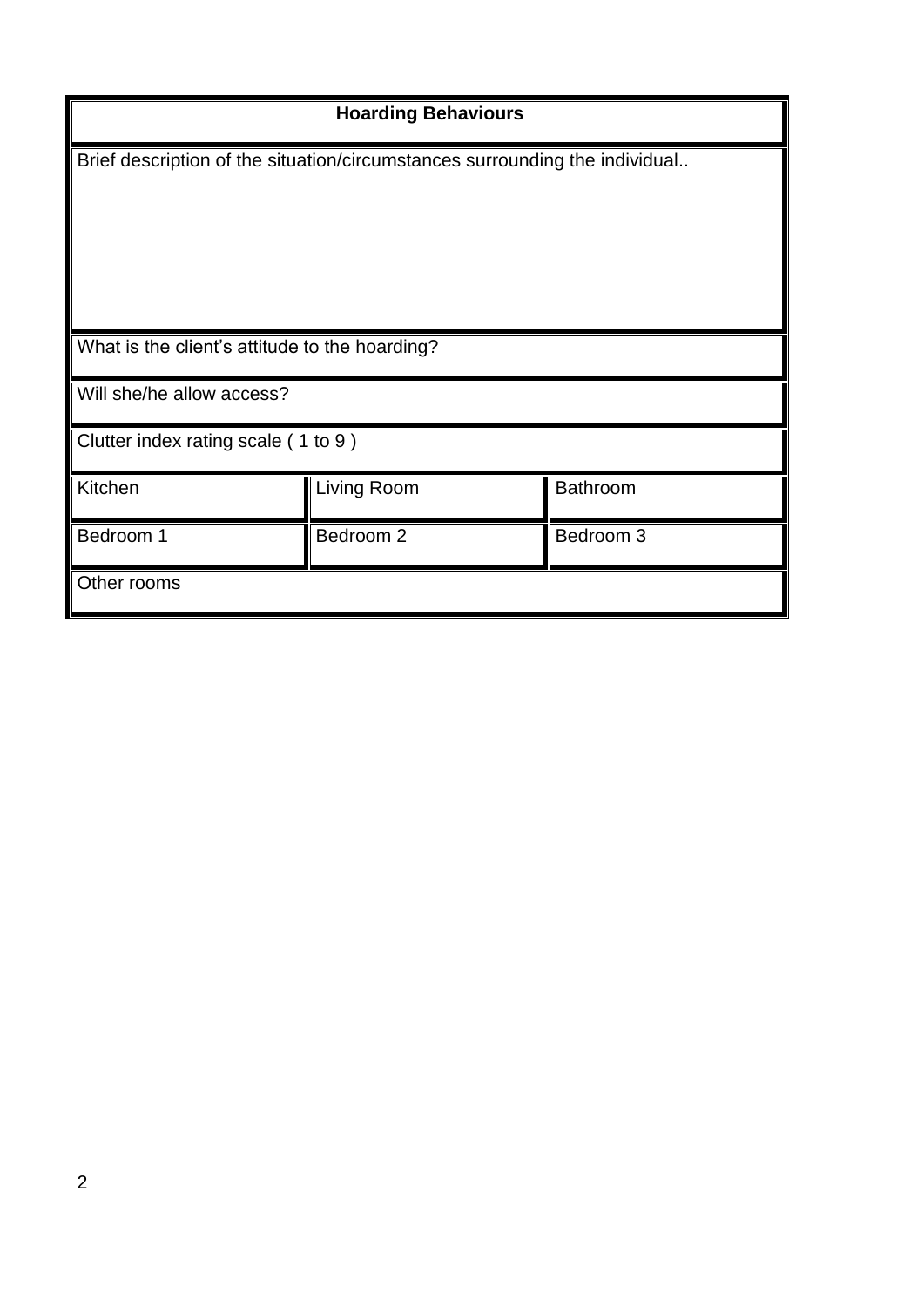| <b>Living Conditions</b>                           |             |              |            |          |  |  |
|----------------------------------------------------|-------------|--------------|------------|----------|--|--|
|                                                    | Low $(1-3)$ | Medium (4-6) | High (7-9) | Comments |  |  |
| Structural<br>damage to the<br>house               |             |              |            |          |  |  |
| Rotten food in<br>the house                        |             |              |            |          |  |  |
| Insect or<br>rodent<br>infestation in<br>the house |             |              |            |          |  |  |
| Animals in the<br>house                            |             |              |            |          |  |  |
| Clutter outside<br>of the house                    |             |              |            |          |  |  |
| Cleanliness of<br>the house                        |             |              |            |          |  |  |
| Other(e.g<br>human faeces)                         |             |              |            |          |  |  |

| Fixtures and appliances. Please indicate whether the following are in working order: |     |           |                  |                     |     |           |                  |
|--------------------------------------------------------------------------------------|-----|-----------|------------------|---------------------|-----|-----------|------------------|
|                                                                                      | Yes | <b>No</b> | Actions<br>Taken |                     | Yes | <b>No</b> | Actions<br>Taken |
| Oven                                                                                 |     |           |                  | Fridge/Freezer      |     |           |                  |
| <b>Kitchen Sink</b>                                                                  |     |           |                  | Bathroom<br>/shower |     |           |                  |
| Washer/Dryer                                                                         |     |           |                  | <b>Toilet</b>       |     |           |                  |